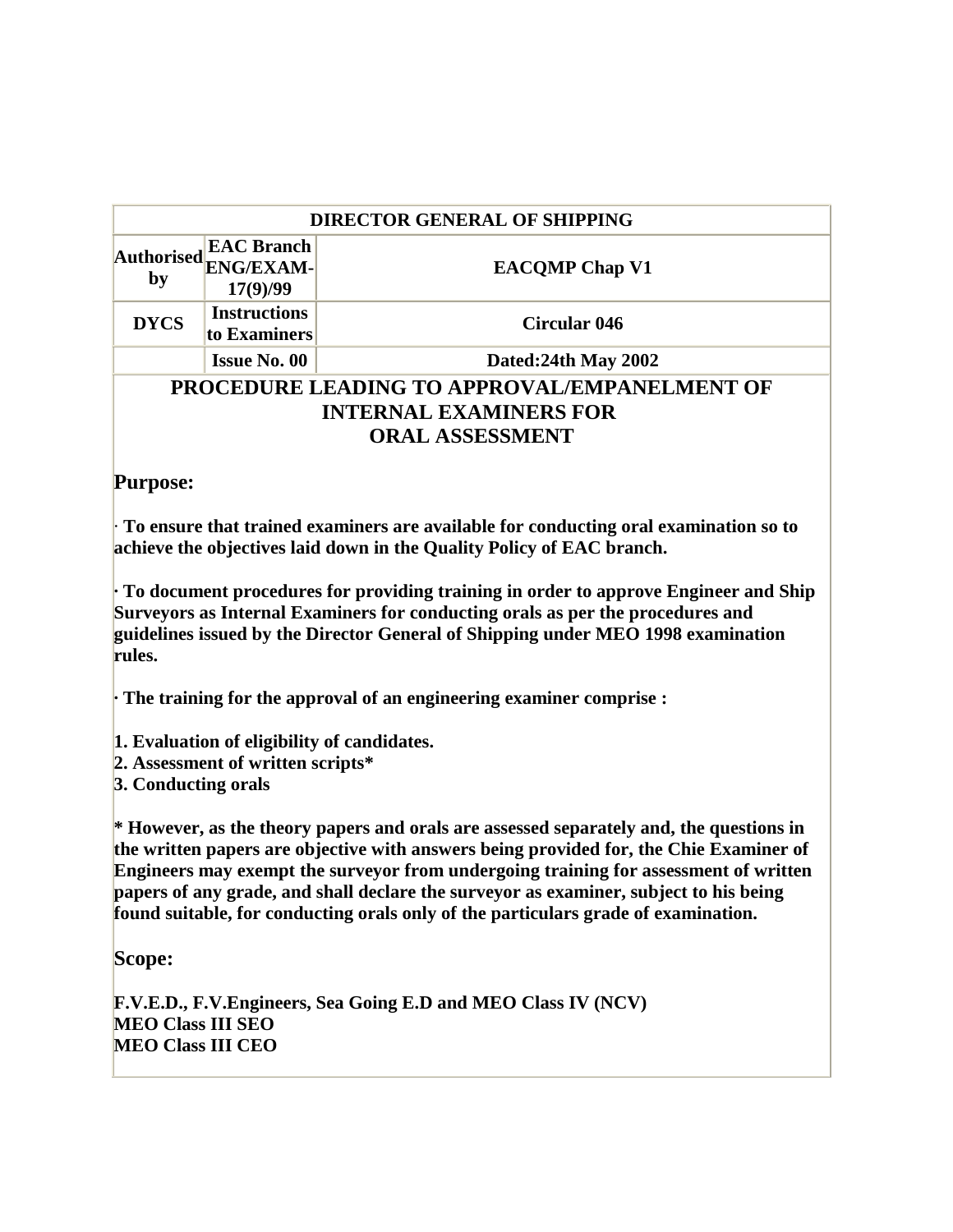**MEO (Main Stream)**

**MEO Class IV MEO Class II MEO Class I**

**Principal Officers of each district to initiate the training of surveyors and forward the report to the Chief Examiner of Engineers for declaring them as Examiners, after he is satisfied with the training and competence of the surveyor to conduct oral examination. Chief Examiner of Engineers is to review the efficiency and functioning of the policy and procedures and make amendments if required.**

**Procedure:**

**The procedure shall be amended as and when:**

**· Change of policy takes place;**

**· Chief Examiner of Engineer recognizes the need for updating the ongoing procedure; · Any change in rules/regulation requiring adoption of modern methods for training/assessment.**

**A) For Oral Assessment:**

**Trainee examiner to be guided by the procedures as detailed in the Guidelines on conducting orals (Circular 010 dated 12th Nov., 2001).**

**Principal Officer/Dy.C.S. while assessing the trainee examiner shall take into consideration the following points before forwarding his recommendation to the Chief Examiner of Engineers for declaring him as an examiner for particular grade.**

**a) Attitude towards the examinee.**

**b) Approach of asking questions to the candidate.**

**c) Type and level of questions being asked, i.e. related to the grades.**

**d) Judgement for assessing the candidate's response & result thereof.**

**e) Overall performance.**

**Based on the above, the Principal Officer/Dy.C.S. shall assess the trainee examiner and grade him as follows for the above five criteria :**

**Use a Rating Scale as follows - (Ref. Eng/Exam-17(9)/99 Circular 010 dated 12th Nov., 2001).**

**Poor - 1 Fair - 2 Good - 3 Very good - 4**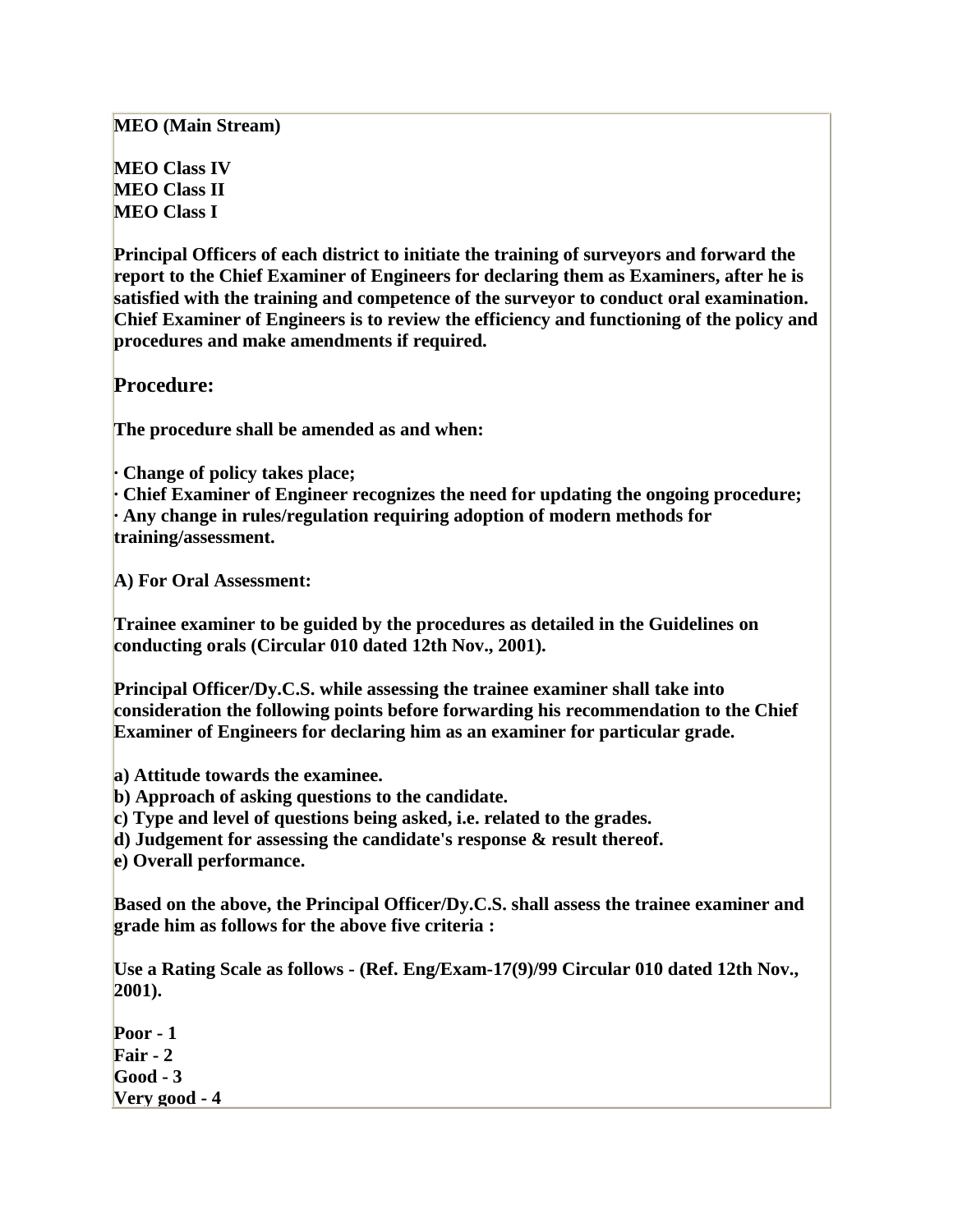### **Excellent - 5**

**The total marks allocated for 5 stages of conducting orals is 30 which means that a trainee examiner gets a maximum rating of 5 and minimum of 1 for each stage. If the trainee examiner secures:**

**1. Upto and including fourteen - to be trained further, as detailed in the procedure. 2. Fifteen and above - recommendation to be forwarded to the Chief examiner of Engineers. Assessment Sheet (Annex 1) of the trainee examiner is to be filled up and enclosed with the proposal.**

**B) For written paper assessment:**

**Evaluation of written scripts by the trainee examiner shall be assessed by the approved examiner. The maximum difference in the evaluation shall not be more than 10%**

|                                       |                                                            | $\mu$ , $\mu$ , $\mu$ , $\mu$ , $\mu$ , $\mu$ , $\mu$ , $\mu$ , $\mu$ , $\mu$ , $\mu$ , $\mu$ , $\mu$ , $\mu$ , $\mu$ , $\mu$ , $\mu$ , $\mu$ , $\mu$ , $\mu$ , $\mu$ , $\mu$ , $\mu$ , $\mu$ , $\mu$ , $\mu$ , $\mu$ , $\mu$ , $\mu$ , $\mu$ , $\mu$ , $\mu$ , $\mu$ , $\mu$ , $\mu$ , $\mu$ , $\mu$ , |                                      |  |
|---------------------------------------|------------------------------------------------------------|---------------------------------------------------------------------------------------------------------------------------------------------------------------------------------------------------------------------------------------------------------------------------------------------------------|--------------------------------------|--|
|                                       |                                                            | <b>Training Schedule</b>                                                                                                                                                                                                                                                                                |                                      |  |
| <b>Grade of Exam.</b>                 | <b>Training</b><br><b>Activity</b>                         | <b>Time Period</b>                                                                                                                                                                                                                                                                                      | <b>Remarks</b>                       |  |
| F.V., S.G.E.D., MEO<br>Class IV (NCV) | Familiarization<br>with the rules                          | 3 months                                                                                                                                                                                                                                                                                                |                                      |  |
|                                       | <b>Scrutiny of</b><br>application<br>forms of<br>repeaters | 3 months                                                                                                                                                                                                                                                                                                |                                      |  |
|                                       | <b>Scrutiny of</b><br>fresh<br>applications                | 6 months                                                                                                                                                                                                                                                                                                | <b>Atleast ten</b><br>candidates     |  |
|                                       | <b>Assessment of</b><br>orals<br>independently             |                                                                                                                                                                                                                                                                                                         | In the<br>presence of<br>P.O.Dv.C.S. |  |

**1. F.V.E.D., F.V.Engineers, Sea Going E.D and MEO Class IV (NCV) :**

**1. If found satisfactory as per the procedure laid down, proposal shall be put up to/by P.O. for recommending to Chief Examiner of Engineers. If the surveyor is found not fully trained or lacking in basic technique of conducting orals he shall be trained further for another ten candidates, before recommending his name to the Chief Examiner of Engineers.**

**2. Chief Examiner may accept the report forwarded by the P.O. and declare the surveyor as on examiner fit to conduct orals for MEO Class IV (NCV), S.G.E.D, F.V.E.D., F.V.**

**Minimum Qualification of the Surveyor: First Class Certificate of Competency.**

**2. MEO Class III :**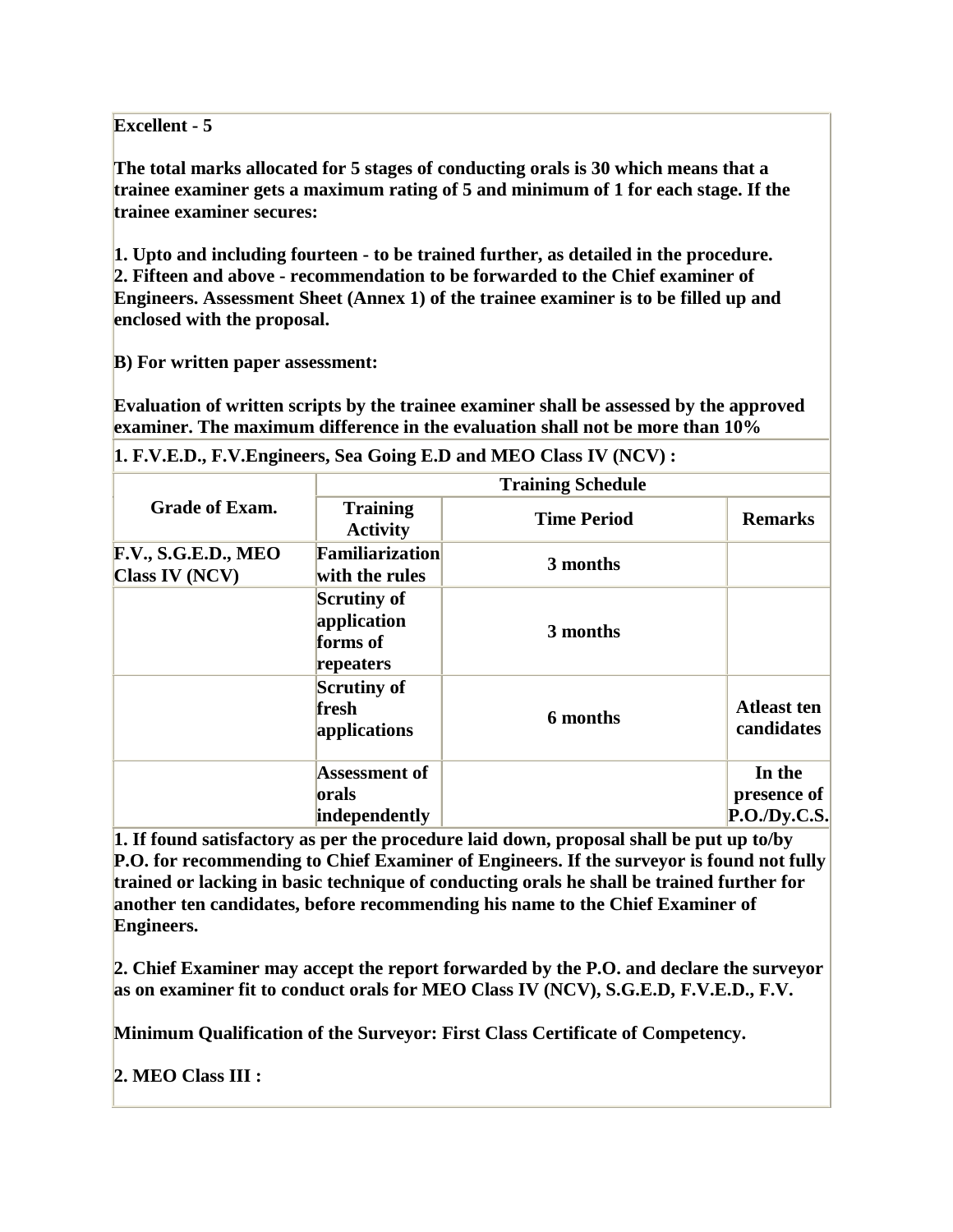**Atleast 12 months experience as approved MEO Class IV (NCV) examiner.**

|                       | <b>Training Schedule</b>                                   |                    |                                      |
|-----------------------|------------------------------------------------------------|--------------------|--------------------------------------|
| <b>Grade of Exam.</b> | <b>Training</b><br><b>Activity</b>                         | <b>Time Period</b> | <b>Remarks</b>                       |
| <b>MEO Class III</b>  | Familiarization<br>with the rules                          | 3 months           |                                      |
|                       | <b>Scrutiny of</b><br>application<br>forms of<br>repeaters | 3 months           |                                      |
|                       | <b>Scrutiny of</b><br>fresh<br>applications                | 3 months           |                                      |
|                       | Conducting<br>orals with<br>approved<br>examiner           |                    | <b>Atleast ten</b><br>candidates     |
|                       | Assessment of<br>orals<br>independently                    |                    | In the<br>presence of<br>P.O.Dy.C.S. |

**1. If found satisfactory as per the procedure laid down, proposal shall be put up to/by P.O. for recommending to Chief Examiner of Engineers. If the surveyor is found not fully trained for conducting MEO Class III orals he shall be trained further for another ten candidates, before recommending his name to the Chief Examiner of Engineers. 2. Chief Examiner may accept the report forwarded by P.O. and declare the surveyor as an examiner fit to conduct orals for MEO Class III.**

**Minimum Qualification of Surveyor: First Class Certificate of Competency.**

## **3. MEO CLASS IV :**

| Atleast 24 months experience as approved MEO Class IV (NCV) examiner/ Class III |  |  |
|---------------------------------------------------------------------------------|--|--|
|                                                                                 |  |  |

|                       | <b>Training Schedule</b>                            |                    |                |
|-----------------------|-----------------------------------------------------|--------------------|----------------|
| <b>Grade of Exam.</b> | <b>Training</b><br><b>Activity</b>                  | <b>Time Period</b> | <b>Remarks</b> |
| <b>MEO Class IV</b>   | Familiarization<br>with the rules                   | 3 months           |                |
|                       | Scrutiny of<br>application<br>forms of<br>repeaters | 3 months           |                |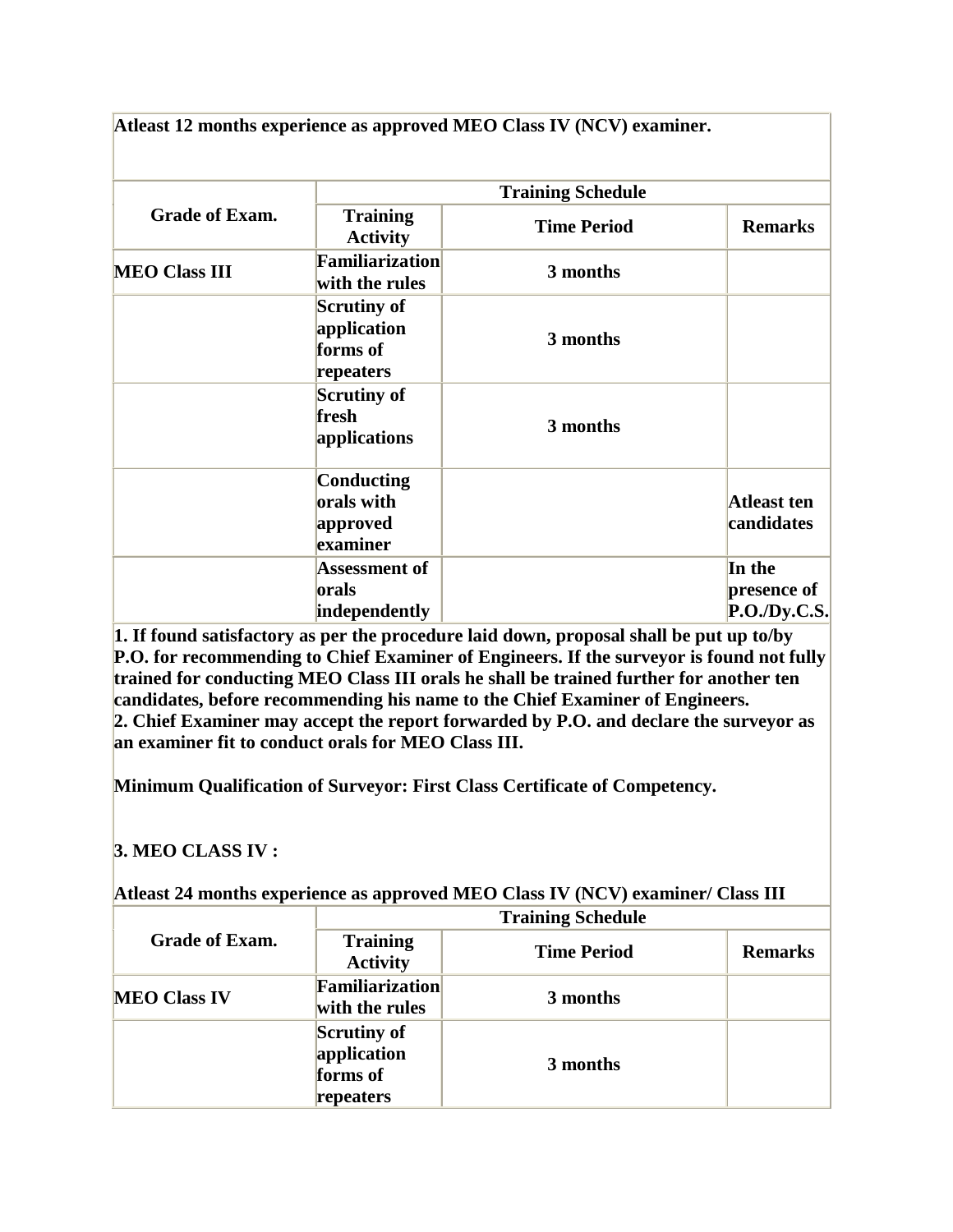| <b>Scrutiny of</b><br>fresh<br>applications                                       | 3 months |                                                          |
|-----------------------------------------------------------------------------------|----------|----------------------------------------------------------|
| <b>Evaluation of</b><br>written papers<br>for all<br>functions in<br>Part A and B | 6 months | Same to be<br>assessed by<br>the<br>approved<br>examiner |
| Conducting<br>orals with<br>approved<br>examiner                                  | 3 months | <b>Atleast ten</b><br>candidates                         |
| <b>Assessment of</b><br>orals<br>individually                                     |          | In the<br>presence of<br>P.O.Dy.C.S.                     |

**1. If found satisfactory as per the procedure laid down, proposal shall be put up to/by P.O. for recommending to Chief Examiner of Engineers. If the surveyor is found not fully trained for conducting MEO Class IV orals he shall be trained further for another ten candidates, before recommending his name to the Chief Examiner of Engineers. 2. Chief Examiner may accept the report forwarded by P.O. and declare the surveyor as an examiner fit to conduct orals for MEO Class IV.**

**Minimum Qualification of Surveyor: First Class Certificate of Competency.**

# **4. MEO CLASS II:**

**Atleast 24 months experience as approved MEO Class IV examiner (minimum service of 48 months).**

|                       | <b>Training Schedule</b>                                   |                    |                                  |
|-----------------------|------------------------------------------------------------|--------------------|----------------------------------|
| <b>Grade of Exam.</b> | <b>Training</b><br><b>Activity</b>                         | <b>Time Period</b> | <b>Remarks</b>                   |
| <b>MEO Class II</b>   | Familiarization<br>with the rules                          | 3 months           |                                  |
|                       | <b>Scrutiny of</b><br>application<br>forms of<br>repeaters | 3 months           |                                  |
|                       | <b>Scrutiny of</b><br>fresh<br>applications                | 3 months           |                                  |
|                       | <b>Evaluation of</b><br>written papers<br>for all          | 6 months           | Same to be<br>assessed by<br>the |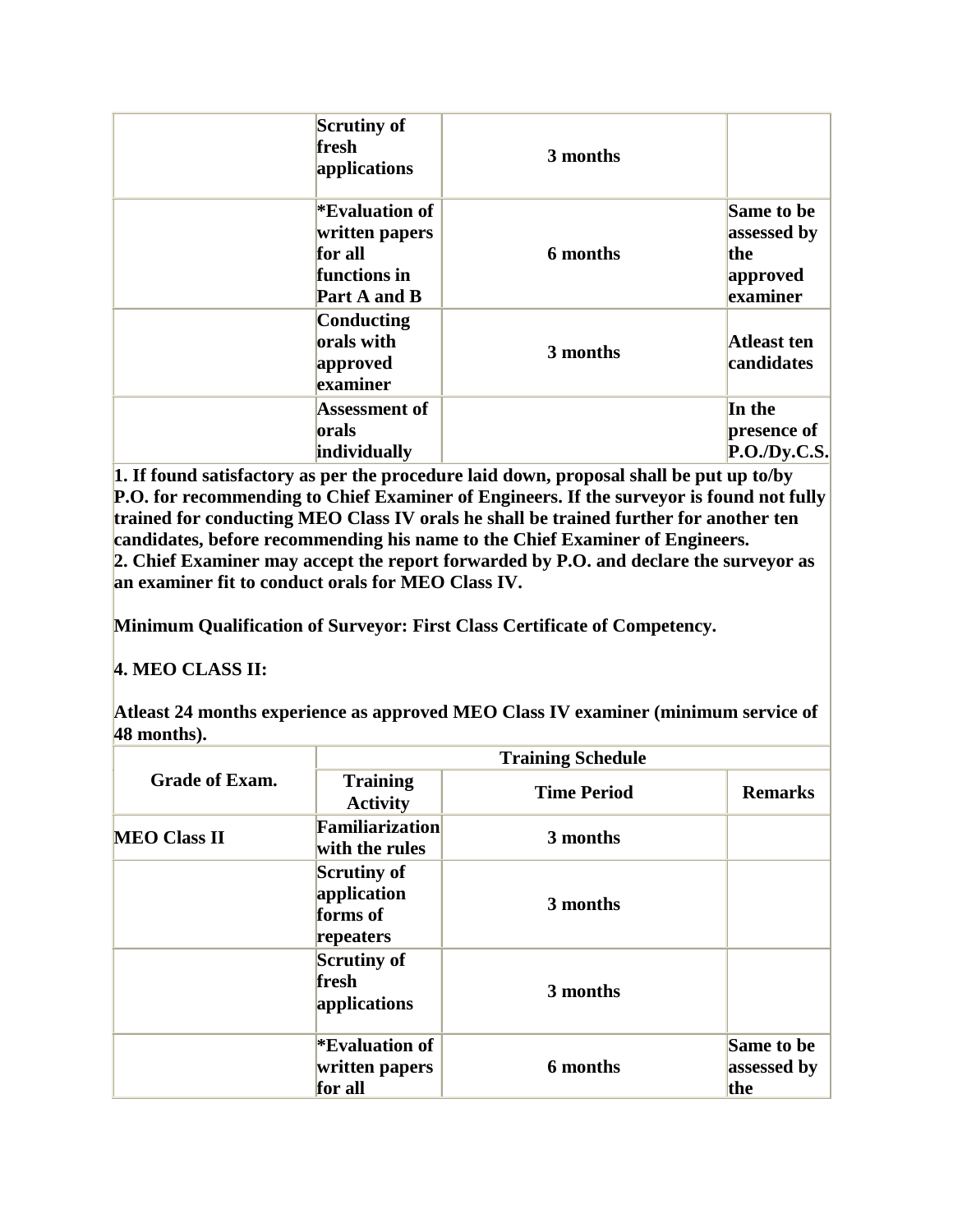| functions in<br>Part A and B                                        |          | approved<br>examiner                 |
|---------------------------------------------------------------------|----------|--------------------------------------|
| Conducting<br>orals with<br>approved<br>examiner<br>(Atleast three) | 3 months | <b>Atleast ten</b><br>candidates     |
| <b>Assessment of</b><br>orals<br>individually                       |          | In the<br>presence of<br>P.O.Dv.C.S. |

**1. If found satisfactory as per the procedure laid down, proposal shall be put up to/by P.O. for recommending to Chief Examiner of Engineers. If the surveyor is found not fully trained for conducting MEO Class II orals he shall be trained further for another ten candidates, before recommending his name to the Chief Examiner of Engineers. 2. Chief Examiner may accept the report forwarded by P.O. and declare the surveyor as an examiner fit to conduct orals for MEO Class II.**

**Minimum Qualification of Surveyor: M.Sc. from WMU, Malmo or Extra First Class Certificate of Competency.**

**5. MEO CLASS I:**

**Atleast 24 months experience as approved MEO Class II examiner (total service of 72 months).**

|                       | <b>Training Schedule</b>                                   |                                                                                                                                                                                |                                                          |
|-----------------------|------------------------------------------------------------|--------------------------------------------------------------------------------------------------------------------------------------------------------------------------------|----------------------------------------------------------|
| <b>Grade of Exam.</b> | <b>Training</b><br><b>Activity</b>                         | <b>Time Period</b>                                                                                                                                                             | <b>Remarks</b>                                           |
| <b>MEO Class I</b>    | <b>Familiarization</b><br>with the rules                   | 3 months                                                                                                                                                                       |                                                          |
|                       | <b>Scrutiny of</b><br>application<br>forms of<br>repeaters | 3 months                                                                                                                                                                       |                                                          |
|                       | <b>Scrutiny of</b><br>fresh<br>applications                | 3 months                                                                                                                                                                       |                                                          |
|                       | <b>Evaluation of</b><br>written paper                      | 2 months                                                                                                                                                                       | Same to be<br>assessed by<br>the<br>approved<br>examiner |
|                       |                                                            | 1. If the surveyor is found not fully trained for evaluation of written papers, he shall be<br>trained further for another 3 months, before recommending his name to the Chief |                                                          |

**Examiner of Engineers. If found satisfactory, proposal shall be put up to/ by P.O. for**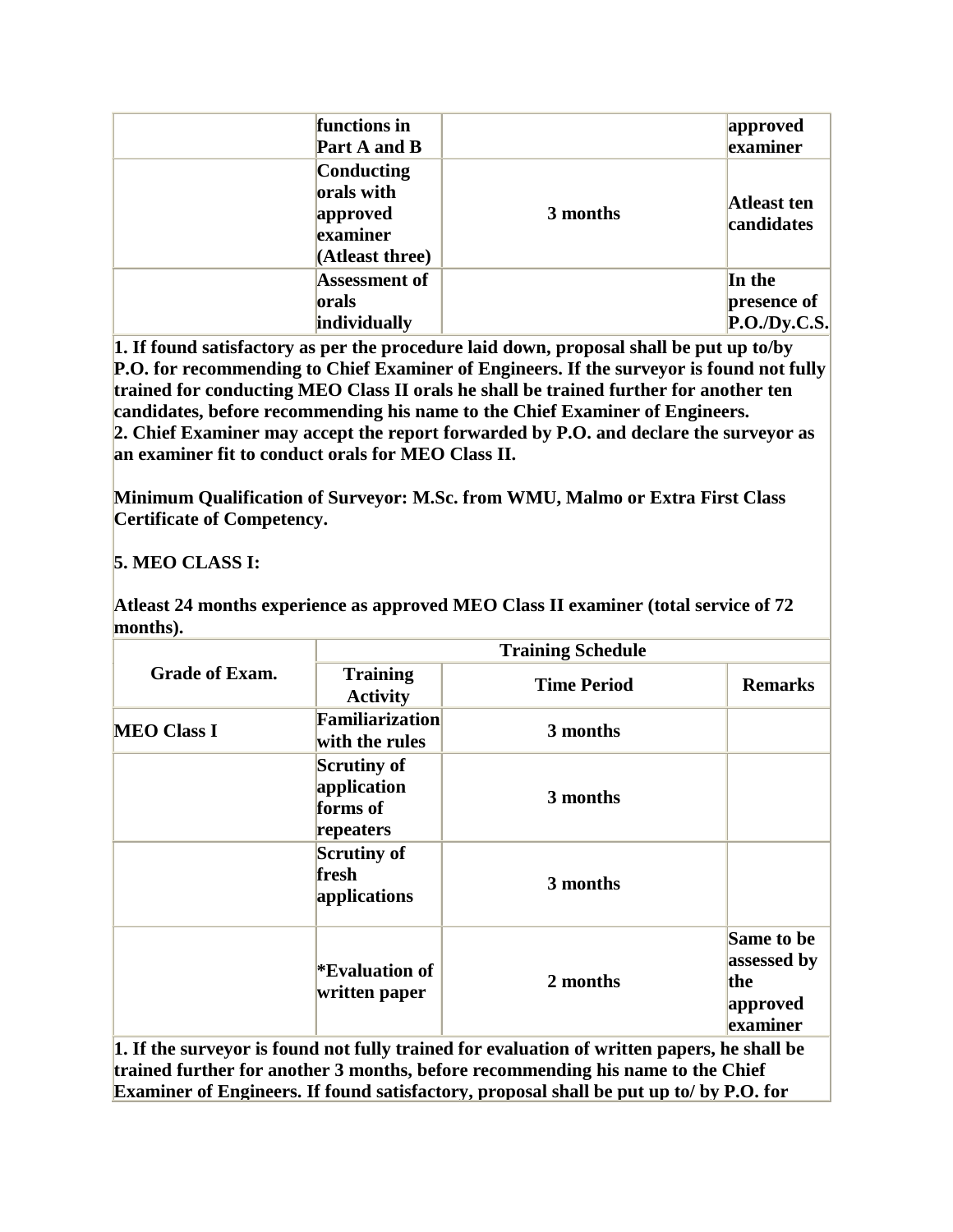**recommending to Chief Examiner of Engineers for approval /empanelment as an internal examiner for written scripts of MEO Class I candidates.**

**Minimum Qualification of Surveyor: Extra First Class Certificate of Competency/ M.Sc. Degree awarded by the World Maritime University, Malmo, Sweden.**

**Chief Examiner of Engineers has the overriding authority to declare any Engineer and Ship Surveyor as examiner if the circumstances so require, on his being satisfied with the performance of the concerned examiner/surveyor. Chief Examiner of Engineers shall monitor and review the performance of the examiner by a systematic feed-back system, and advice on taking necessary steps to improve the performance, if found deficient. The Chief Examiner of Engineers shall withdraw the approval of the examiner, after being afforded suitable opportunity in his own defence, if the Principal Officer forwards any adverse report regarding the examiner. If the Chief Examiner of Engineers so desires, he may call for details before taking any action. Till such time a final decision is conveyed, the examiner shall not conduct orals.**

**Note: If an approved examiner for a particular grade of oral examination is not effectively involved in oral examination activity for a continuous period of 12 months, he shall perform Assessment and other examination related work for one month and conduct at least 5 oral examinations accompanied by another approved examiner. A satisfactory report on format oral approval form will be forwarded to the Directorate General of Shipping with recommendation for continuance as an examiner of that particular grade.**

#### **ASSESSMENT SHEET.**

**Name of Trainee Examiner:**

**Month:**

**The scores to be given on completion of the questioning process.**

| <b>Sessions</b>                                                              | <b>Contents</b>                                                                                                                                                                                                                                           | Actual<br><b>Marks</b> |
|------------------------------------------------------------------------------|-----------------------------------------------------------------------------------------------------------------------------------------------------------------------------------------------------------------------------------------------------------|------------------------|
| 1 Pre examination.<br>Attitude towards the examinee.                         | <b>Exchange of niceties, quick look at</b><br>background and eligibility, ability<br>to put examinee at ease.                                                                                                                                             |                        |
| 2 During course of main examination.<br><b>Approach of asking Questions.</b> | <b>Type of questions (Especially</b><br>leading to assessment of practical<br>involvement with hands on<br>experience)Subject/relevance/depth<br>of questions (special reference to<br>underpinning knowledge and<br>involvement in critical situations). |                        |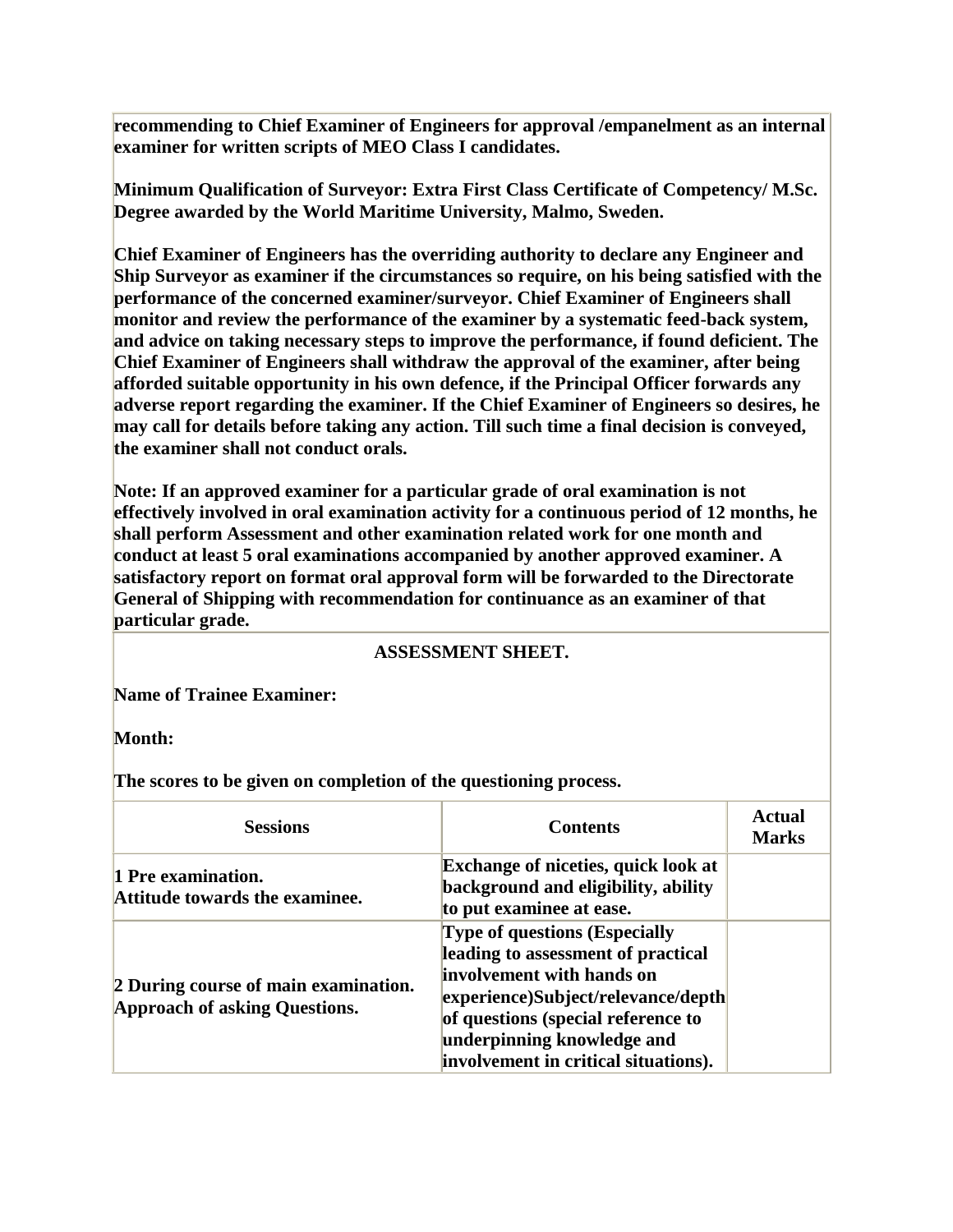| 3 General<br>Level of questions being asked.       | Ability to extract and explore<br>knowledge from examinee by using<br>correct tactics/communication<br>skills e.g. open/lead questions, past<br>experience, situation analysis etc.               |  |
|----------------------------------------------------|---------------------------------------------------------------------------------------------------------------------------------------------------------------------------------------------------|--|
| 4 Summary<br>Judgement of Assessing the candidate. | i) Ability to convince examinee of<br>his/her performance; areas<br>required to improve and<br>suggestions if any. ii) Clarity of<br>speech.iii) Maintaining cordial<br>atmosphere all throughout |  |
| <b>5 Overall Performance</b>                       |                                                                                                                                                                                                   |  |
| <b>SUM TOTAL OF MARKS</b>                          |                                                                                                                                                                                                   |  |

**Note: At least fifteen and above marks will entitled forwarding proposal for approval/continuance.**

**Proposal recommended by :**

**Dy.C.S. / P.O. M.M.D…………/D.G.S.**

**Approved by :**

## **Chief Examiner**

**1. IF NOT APPROVED : Chief Examiner of Engineers may require necessary steps to be taken here under :-**

**Chief Examiner (E)Or 2. If considered necessary, Chief Examiner (E) may require another sample oral in his presence.**

**Place : Date :**

 **Annexure to procedure No.Page No. 1 / 2 Rev : ………………………**

## **ORAL APPROVAL FORM.**

**Recommend approval/continuance for grade of …………………………………………...**

**Name of Officer : ………………………………………………………… Rank : ……………………………………………………………………. Date of joining service with D.G.S. : …………………………………….**